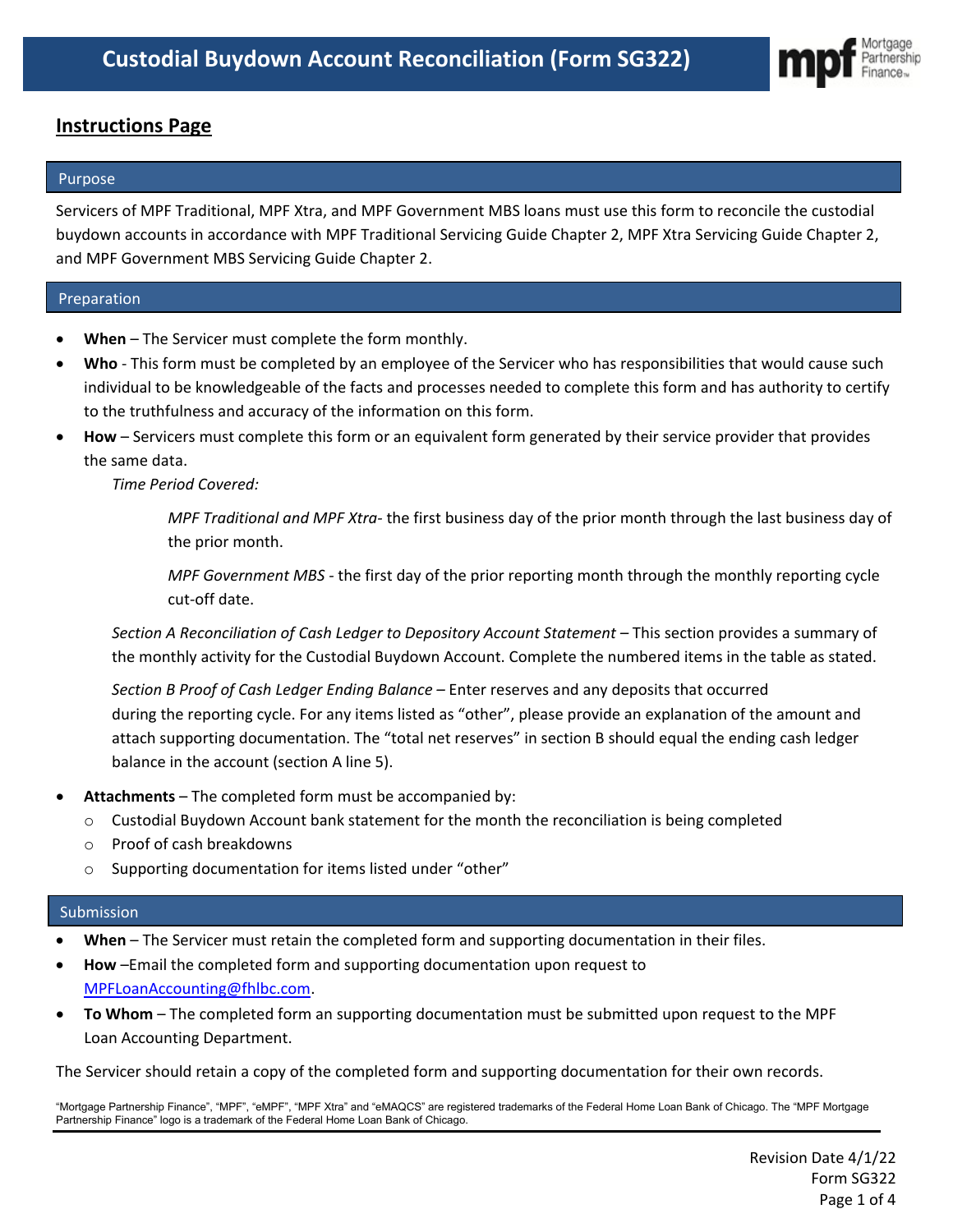

### Assistance

Please email MPF Loan Accounting at **MPFLoanAccounting@fhlbc.com** for any questions or assistance needed in completing the form.

#### Helpful Hints

• MPF Loan Accounting will perform an annual review of Custodial Account Reconciliations and will request this form along with any attachments and supporting documentation.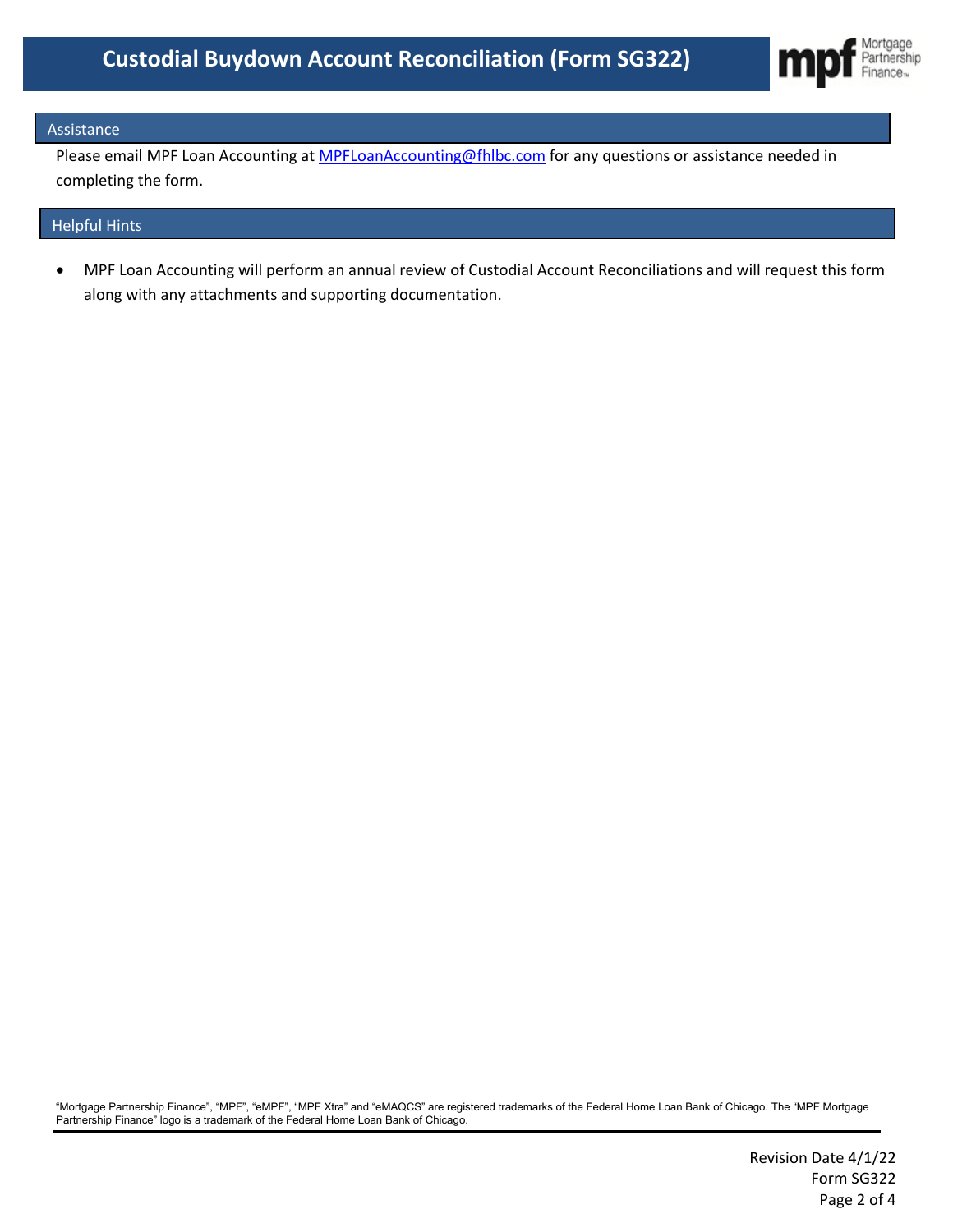# **Custodial Buydown Account Reconciliation (Form SG322)**



| PFI/Servicer Information                                                                                                                                                                                                                                           |  |  |  |
|--------------------------------------------------------------------------------------------------------------------------------------------------------------------------------------------------------------------------------------------------------------------|--|--|--|
| PFI Number: National PFI Number:<br>Servicer Name: Name and Service and Service and Service and Service and Service and Service and Service and Service and Service and Service and Service and Service and Service and Service and Service and Service and Servic |  |  |  |
| <b>Product Information</b>                                                                                                                                                                                                                                         |  |  |  |
| Choose one of each category per form:                                                                                                                                                                                                                              |  |  |  |
| Product:<br><b>MPF Traditional</b><br><b>MPF Xtra</b><br><b>MPF Government MBS</b>                                                                                                                                                                                 |  |  |  |
| Actual/Actual<br>Actual/Actual Single<br>Scheduled/Scheduled<br>Remittance Type:                                                                                                                                                                                   |  |  |  |
| <b>Body of Form</b>                                                                                                                                                                                                                                                |  |  |  |
| Time Period Covered: ___________________                                                                                                                                                                                                                           |  |  |  |
| <b>Reconciliation of Cash Ledger to Statement</b><br>А.                                                                                                                                                                                                            |  |  |  |
| Cash Ledger Balance Forward (Line 5, Last Month)<br>1.<br>$+$                                                                                                                                                                                                      |  |  |  |
| Collections<br>2.<br>$+$                                                                                                                                                                                                                                           |  |  |  |
| Disbursements<br>3.<br>$\overline{a}$                                                                                                                                                                                                                              |  |  |  |
| Cash Ledger Adjustments<br>4.<br>$\ddot{}$                                                                                                                                                                                                                         |  |  |  |
| <b>Ending Cash Ledger Balance</b><br>(1)<br>5.<br>$=$                                                                                                                                                                                                              |  |  |  |
| Deposits in Transit<br>6.                                                                                                                                                                                                                                          |  |  |  |
| <b>Depository Adjustments</b><br>7.<br>$\ddot{}$                                                                                                                                                                                                                   |  |  |  |
| <b>Depository Balance</b><br>$=$<br>(2)<br>8.                                                                                                                                                                                                                      |  |  |  |
| Notes:                                                                                                                                                                                                                                                             |  |  |  |
| Line 5 from Table A must equal Line 3 from Table B (Total Net Reserves)                                                                                                                                                                                            |  |  |  |
| Line 8 from Table A for pool reported must equal month-end statement for Custodial Account for reserves. If funds are<br>$\bullet$                                                                                                                                 |  |  |  |
| on deposit in both an interest bearing and non-interest bearing account, both statements must be combined to                                                                                                                                                       |  |  |  |
| reconcile to Line 8 from Table A.                                                                                                                                                                                                                                  |  |  |  |
|                                                                                                                                                                                                                                                                    |  |  |  |
| B. Proof of Cash Ledger Ending Balance (Line A5)                                                                                                                                                                                                                   |  |  |  |
|                                                                                                                                                                                                                                                                    |  |  |  |

| <b>Buydown Reserves</b>                                                  |  |
|--------------------------------------------------------------------------|--|
| 1.                                                                       |  |
| Other Deposits (Specify):<br>2.                                          |  |
|                                                                          |  |
|                                                                          |  |
|                                                                          |  |
|                                                                          |  |
| Total Net Reserves (Lines 1+2)<br>3.                                     |  |
| Memo: Reserve Funds on Deposit in Interest Bearing Account (as per<br>4. |  |
| statement)                                                               |  |

 $\overline{\phantom{a}}$